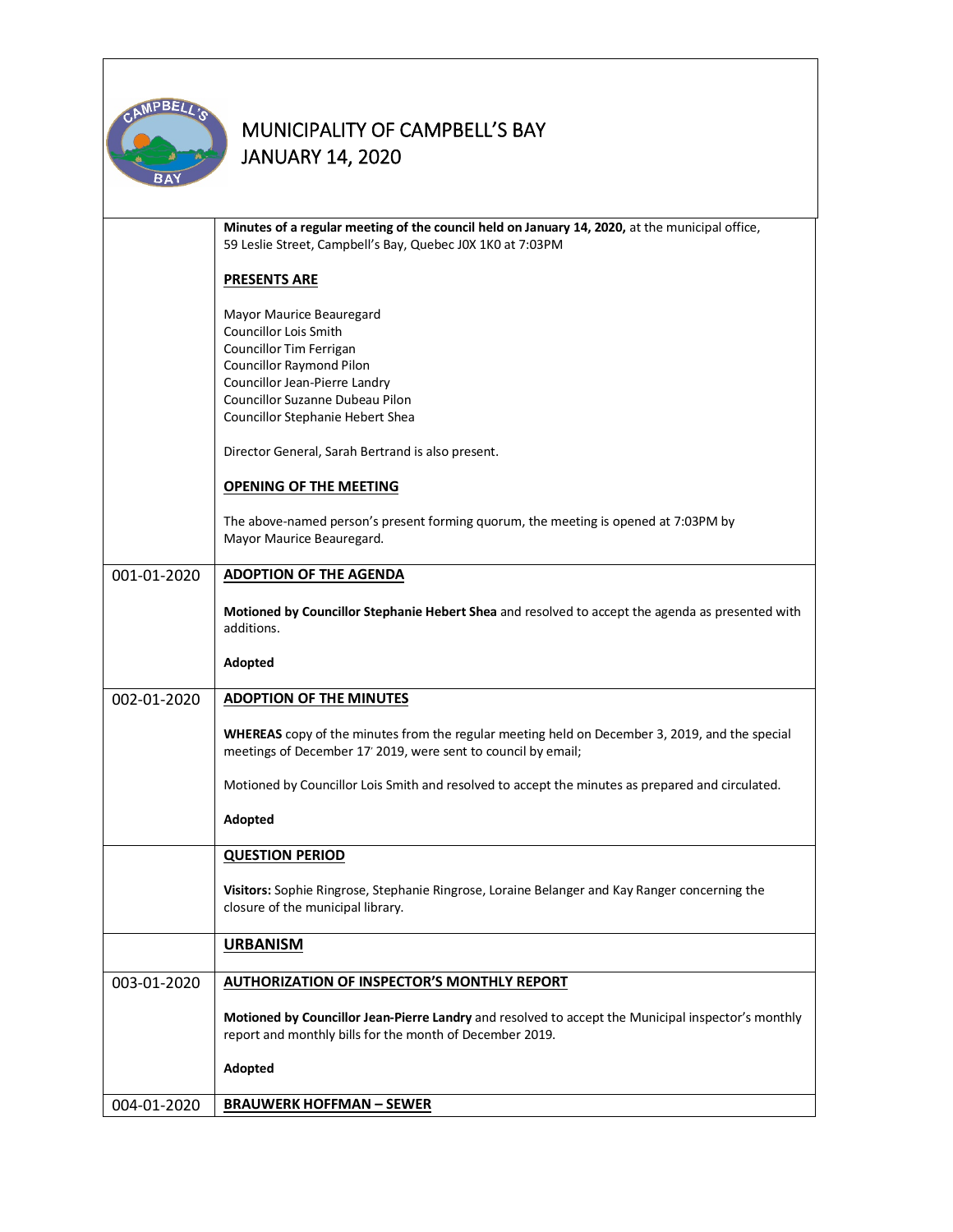

|             | WHEREAS Mr. Todd Hoffman has informed the Municipality (ref. letter dated January 1, 2020) that he<br>has been experiencing a smell of sewage at his property located at 1298 Hwy 148;                                                                                                                                                                   |  |  |  |
|-------------|----------------------------------------------------------------------------------------------------------------------------------------------------------------------------------------------------------------------------------------------------------------------------------------------------------------------------------------------------------|--|--|--|
|             | WHEREAS the installation of a check valve would eliminate the smell;                                                                                                                                                                                                                                                                                     |  |  |  |
|             | WHEREAS according to bylaw no 93-05 regarding Wastewater system connection and Bylaw no 76-08<br>regarding the installation of check valves, the installation of a check valve on all building is mandatory;                                                                                                                                             |  |  |  |
|             | WHEREAS considering the time of year and work involved, it is more efficient to install the check valve<br>in the municipal service manhole;                                                                                                                                                                                                             |  |  |  |
|             | Motioned by Councillor Lois Smith and resolved to temporarily install a check valve located in the<br>municipal service manhole along Hwy 148 and Mr. Hoffman's driveway. It is understood that this<br>installation in temporary and that all costs relating to the supply and installation of the check valve is<br>the responsibility of Mr. Hoffman. |  |  |  |
|             | Adopted                                                                                                                                                                                                                                                                                                                                                  |  |  |  |
|             | <b>MAYOR'S REPORT</b>                                                                                                                                                                                                                                                                                                                                    |  |  |  |
|             | It is noted that the Mayor deposits his monthly mayor's report on various MRC subjects.                                                                                                                                                                                                                                                                  |  |  |  |
|             | Adopted                                                                                                                                                                                                                                                                                                                                                  |  |  |  |
|             | <b>FINANCE</b>                                                                                                                                                                                                                                                                                                                                           |  |  |  |
| 005-01-2020 | <b>MONTHLY BILLS</b>                                                                                                                                                                                                                                                                                                                                     |  |  |  |
|             | Motioned by Councillor Tim Ferrigan and resolved to pay monthly bills as presented on the<br>disbursement sheet of January 14, 2020 in the amount of \$84 807.60                                                                                                                                                                                         |  |  |  |
|             | Adopted                                                                                                                                                                                                                                                                                                                                                  |  |  |  |
|             | <b>Certificate of availability</b>                                                                                                                                                                                                                                                                                                                       |  |  |  |
|             | Sarah Bertrand, Director general of the Municipality of Campbell's Bay, certifies that there are credits<br>available for the above-approved expenses.                                                                                                                                                                                                   |  |  |  |
|             | Given in Campbell's Bay, this 14 <sup>th</sup> day of January, 2020                                                                                                                                                                                                                                                                                      |  |  |  |
|             | Original copy signed<br>Sarah Bertrand DGST                                                                                                                                                                                                                                                                                                              |  |  |  |
|             |                                                                                                                                                                                                                                                                                                                                                          |  |  |  |
|             |                                                                                                                                                                                                                                                                                                                                                          |  |  |  |
| 006-01-2020 | <b>FIRST DRAFT BY LAW - TAXATION BYLAW 2020</b>                                                                                                                                                                                                                                                                                                          |  |  |  |
|             | PRESENTATION OF DRAFT BYLAW NO 100-20 is hereby presented by Councillor Jean-Pierre<br>Landry regarding the fixing of the taxation rate, services rates, interest rate and terms of payments for                                                                                                                                                         |  |  |  |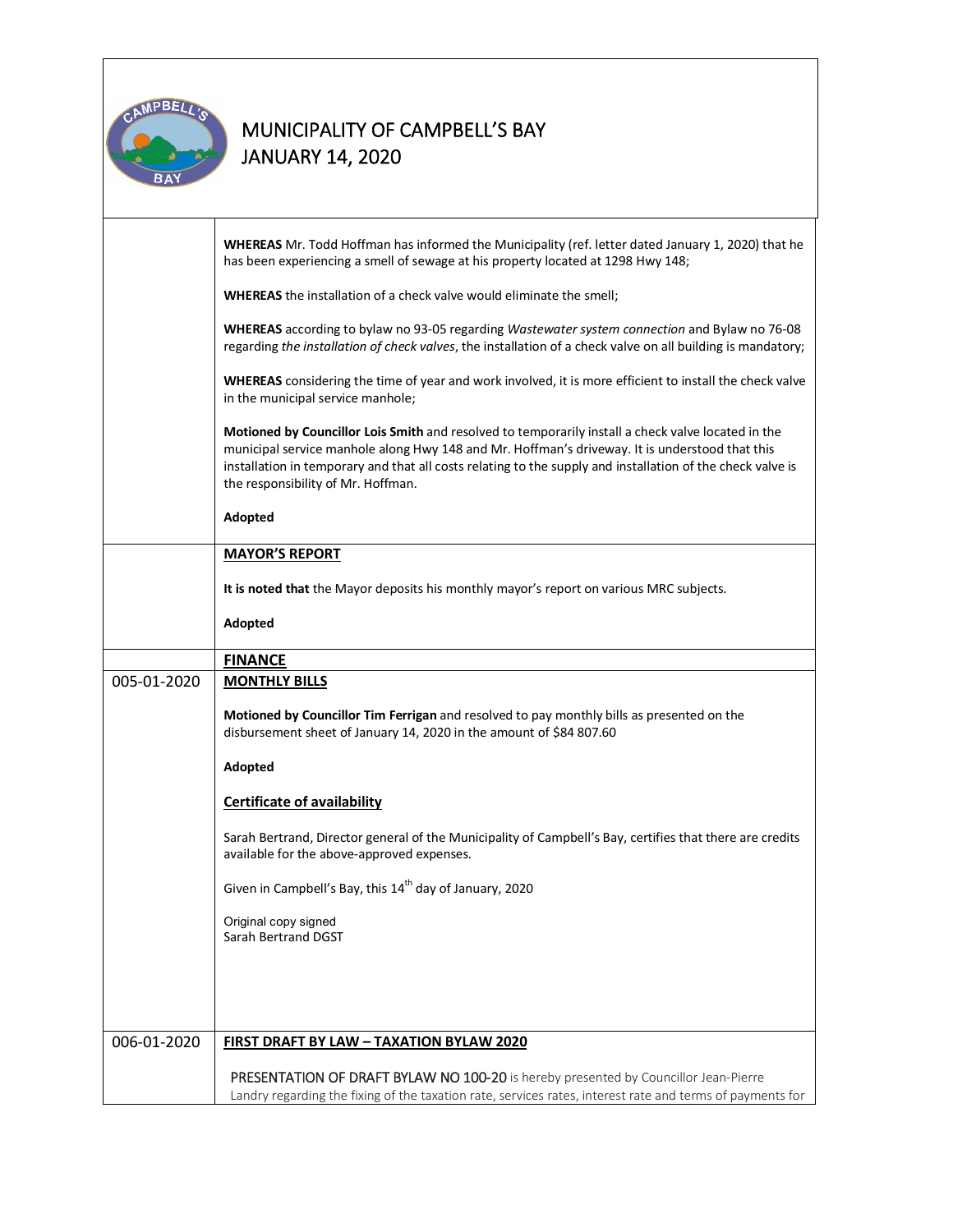

|             | the year 2020.                                                                                                                                                                                                                                                                                     |  |  |  |  |
|-------------|----------------------------------------------------------------------------------------------------------------------------------------------------------------------------------------------------------------------------------------------------------------------------------------------------|--|--|--|--|
|             | Adopted                                                                                                                                                                                                                                                                                            |  |  |  |  |
| 007-01-2020 | DHC AVOCATS - PROPOSITION                                                                                                                                                                                                                                                                          |  |  |  |  |
|             |                                                                                                                                                                                                                                                                                                    |  |  |  |  |
|             | Motioned by Councillor Tim Ferrigan and resolved that the Municipality of Campbell's Bay accepts<br>the proposal for municipal and labour law services offered by the law firm DHC Avocats.                                                                                                        |  |  |  |  |
|             | Adopted                                                                                                                                                                                                                                                                                            |  |  |  |  |
| 008-01-2020 | <b>AUTHORIZATION OF EXPENSE - C02 AND N02 VENTILATION</b>                                                                                                                                                                                                                                          |  |  |  |  |
|             |                                                                                                                                                                                                                                                                                                    |  |  |  |  |
|             | Motioned by Councillor Raymond Pilon and resolved to authorize the expense of \$12 125.00 plus<br>taxes for the supply and installation of a CO2 and NO2 monitor and exhaust at the municipal garage<br>by Pontiac Electric. The expense is allocated from the budgetary item: garage maintenance. |  |  |  |  |
|             |                                                                                                                                                                                                                                                                                                    |  |  |  |  |
|             | Adopted                                                                                                                                                                                                                                                                                            |  |  |  |  |
| 009-01-2020 | <b>AUTHORIZATION OF EXPENSE - ENGINE BREAK SIGN (JAKE BRAKE) SIGN</b>                                                                                                                                                                                                                              |  |  |  |  |
|             | Motioned by Councillor Lois Smith and resolved to authorize the expense of \$350 plus taxes for the                                                                                                                                                                                                |  |  |  |  |
|             | supply of a 4x8 feet Engine break awareness sign. The expense is allocated from the budgetary item:                                                                                                                                                                                                |  |  |  |  |
|             | Streets and sidewalk signage.                                                                                                                                                                                                                                                                      |  |  |  |  |
|             | Adopted                                                                                                                                                                                                                                                                                            |  |  |  |  |
|             | WATER - SEWAGE - TRANSFER SITE                                                                                                                                                                                                                                                                     |  |  |  |  |
| 010-01-2020 | SUPPLY AND DELIVERY OF SALT 2020 - TENDER RESULTS                                                                                                                                                                                                                                                  |  |  |  |  |
|             | Whereas the invitation to tender no 03-2019 regarding the Supply and Delivery of Salt for the year<br>2020 was launched on December 10, 2019;                                                                                                                                                      |  |  |  |  |
|             | Whereas three (3) tenders were received:                                                                                                                                                                                                                                                           |  |  |  |  |
|             | Home Hardware Hodgins Shawville \$675.00 plus taxes and delivery per bag                                                                                                                                                                                                                           |  |  |  |  |
|             | <b>M</b> and <b>R</b> Feed<br>\$549.60 plus taxes and delivery per bag                                                                                                                                                                                                                             |  |  |  |  |
|             | \$470.21 plus taxes and delivery per bag<br><b>JLS Matériaux</b>                                                                                                                                                                                                                                   |  |  |  |  |
|             | Motioned by Councillor Suzanne Dubeau Pilon and resolved to accept the lowest bid from JLS<br>Matériaux for \$470.21 plus taxes and delivery per bag.                                                                                                                                              |  |  |  |  |
|             | Adopted                                                                                                                                                                                                                                                                                            |  |  |  |  |
| 011-01-2020 | <b>AUTHORIZATION OF EXPENSE - METER FOR WWTP</b>                                                                                                                                                                                                                                                   |  |  |  |  |
|             | Motioned by Councillor Jean-Pierre Landry and resolved to authorize the expense of \$1500 plus taxes<br>for the calibration of the effluent meter at the WWTP. The expense is allocated from the budgetary<br>item: Sewer filtration maintenance.                                                  |  |  |  |  |
|             | Adopted                                                                                                                                                                                                                                                                                            |  |  |  |  |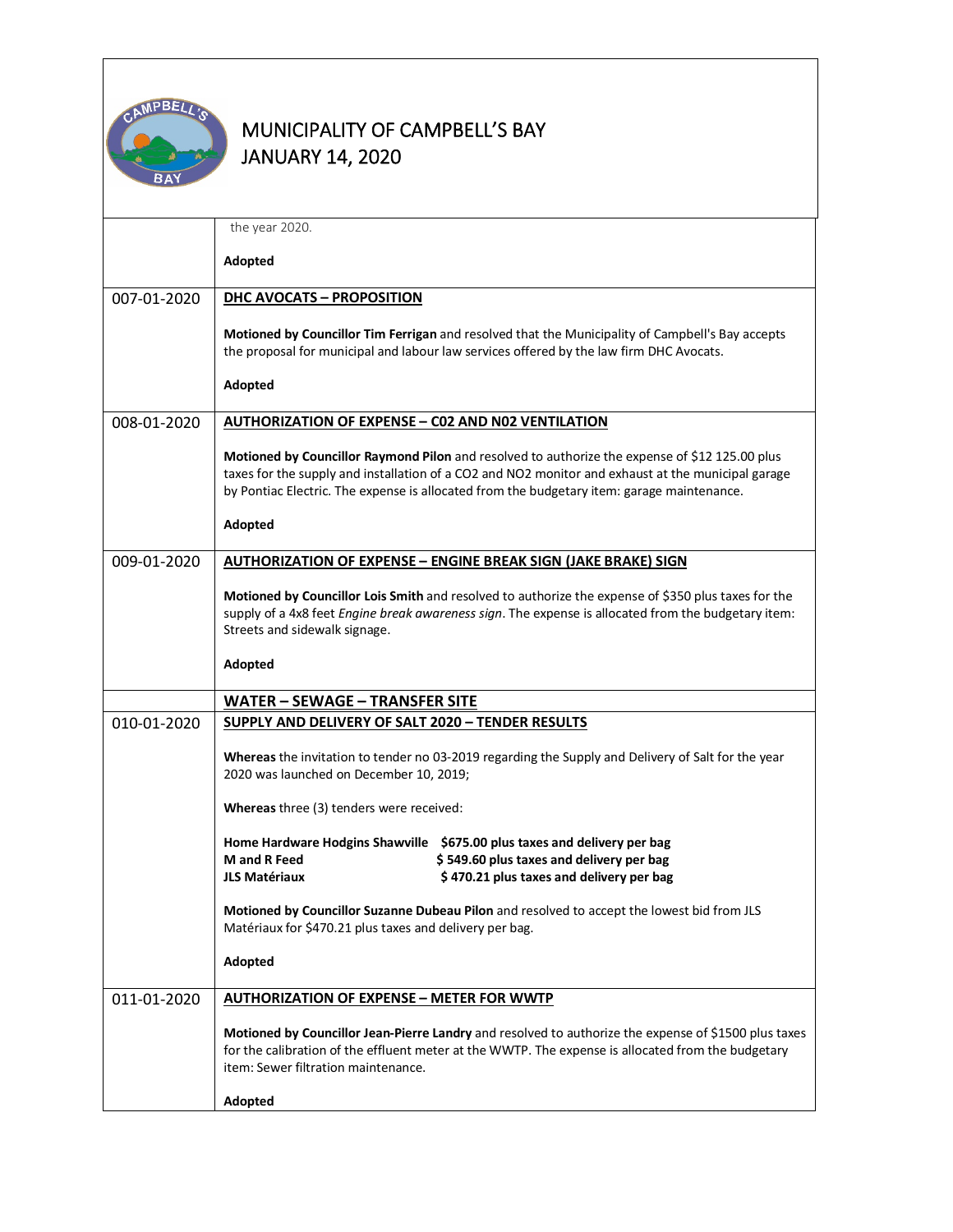

| 012-01-2020 | <b>AUTHORIZATION OF EXPENSE - SUPPLIES FOR WATER SOFTENER</b>                                                                                                                                                                                      |  |  |  |
|-------------|----------------------------------------------------------------------------------------------------------------------------------------------------------------------------------------------------------------------------------------------------|--|--|--|
|             | Motioned by Councillor Suzanne Dubeau Pilon and resolved to authorize the expense of \$300 for the<br>purchase of water softener treatment supplies. The expense is allocated from the budgetary item:<br>water softener supplies and maintenance. |  |  |  |
|             | Adopted                                                                                                                                                                                                                                            |  |  |  |
|             | RA CENTRE - RINK - PARKS                                                                                                                                                                                                                           |  |  |  |
| 013-01-2020 | <b>SUPERVISION POSITION - RINK</b>                                                                                                                                                                                                                 |  |  |  |
|             | Motioned by Councillor Lois Smith and resolved to hire Yves Chamberlain as temporary part-time<br>supervisor for the municipal rink at a wage of \$12, 50/hour.                                                                                    |  |  |  |
|             | Adopted                                                                                                                                                                                                                                            |  |  |  |
|             | <b>LIBRARY</b>                                                                                                                                                                                                                                     |  |  |  |
| 014-01-2020 | <b>CLOSURE OF LIBRARY - RÉSEAU BIBLIO DISAFFILIATION</b>                                                                                                                                                                                           |  |  |  |
|             | Motioned by Councillor Raymond Pilon and resolved to close the municipal library as of January 1,<br>2020, due to budgetary reasons and lack of inter-municipal financial support.                                                                 |  |  |  |
|             | It is also resolved to disaffiliate as member of the Réseau Biblio de l'Outaouais as of January 19, 2020.                                                                                                                                          |  |  |  |
|             | Adopted                                                                                                                                                                                                                                            |  |  |  |
| 015-01-2020 | <b>MRC SPORT AND LEISURE COMMITTEE</b>                                                                                                                                                                                                             |  |  |  |
|             | Motioned by Councillor Raymond Pilon and resolved to nominate Councillor Tim Ferrigan as<br>municipal representative on the MRC Pontiac Sport and Leisure Committee.                                                                               |  |  |  |
|             | Adopted                                                                                                                                                                                                                                            |  |  |  |
|             | <b>EMPLOYEES</b>                                                                                                                                                                                                                                   |  |  |  |
| 016-01-2020 | <b>ON-CALL WEEKEND HOURS FOR PUBLIC WORKS</b>                                                                                                                                                                                                      |  |  |  |
|             | Motioned by Councillor Suzanne Dubeau-Pilon and resolved that the public works employees shall                                                                                                                                                     |  |  |  |
|             | bank 8 hours per weekend on call. However, such banked time will need to be taken within 2 weeks.                                                                                                                                                  |  |  |  |
|             | Adopted                                                                                                                                                                                                                                            |  |  |  |
|             | <b>SECURITY</b>                                                                                                                                                                                                                                    |  |  |  |
| 017-01-2020 | FIRE CHIEF MONTHLY REPORT - DECEMBER 2019                                                                                                                                                                                                          |  |  |  |
|             | Motioned by Councillor Tim Ferrigan and resolved to accept the Fire Chief's monthly report for<br>December 2019 as prepared by Chief Kevin Kluke.                                                                                                  |  |  |  |
|             | Adopted                                                                                                                                                                                                                                            |  |  |  |
| 018-01-2020 | <b>SANI GEAR - CONTRACT</b>                                                                                                                                                                                                                        |  |  |  |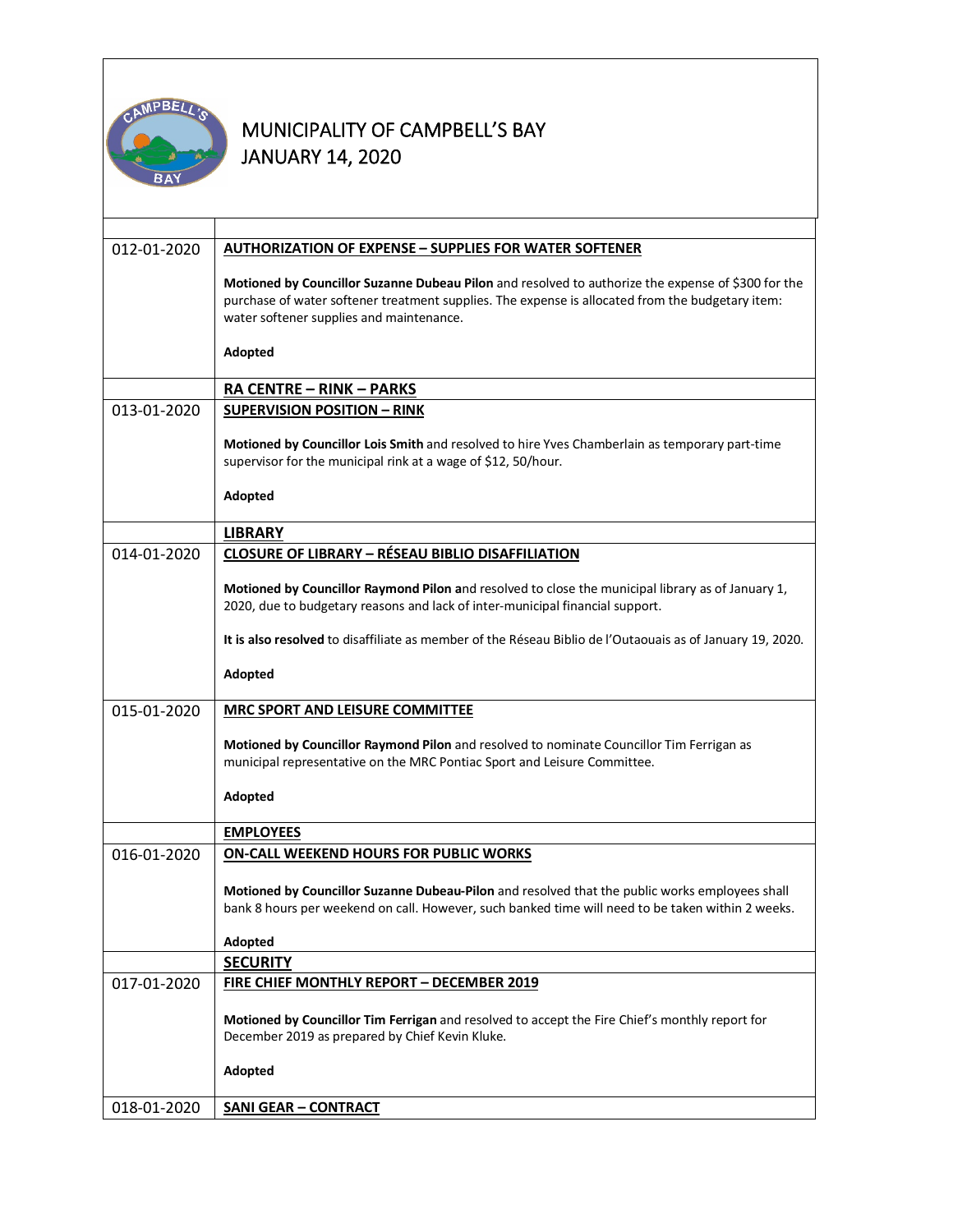

|             | Motioned by Stephanie Hebert Shea and resolved to accept the service contract with Sani Gear for<br>the cleaning, inspection and repairs of firefighters' bunker suits, as presented.                                                                                                                                                    |  |  |
|-------------|------------------------------------------------------------------------------------------------------------------------------------------------------------------------------------------------------------------------------------------------------------------------------------------------------------------------------------------|--|--|
|             | Adopted                                                                                                                                                                                                                                                                                                                                  |  |  |
| 019-01-2020 | MRC PONTIAC - WATER RESCUE TRAINING PROGRAM                                                                                                                                                                                                                                                                                              |  |  |
|             | WHEREAS the MRC Pontiac resolved during its regional meeting held on December 18, 2020, to create<br>a regional training program regarding water rescue (ref. C.M. 2019-12-18);                                                                                                                                                          |  |  |
|             | WHEREAS according to article 8 of the Fire Safety Act, the regional county municipalities in<br>conjunction with the local municipalities must establish a fire safety cover plan determining fire<br>protection objectives for their entire territory and the actions required to achieve those objectives;                             |  |  |
|             | WHEREAS according to article 11 of the Fire Safety Act, the fire safety cover plan may include similar<br>protection elements with regard to disaster or accident risks such as water rescue, however, those<br>elements remain optional for the local authority concerned;                                                              |  |  |
|             | Therefore, motioned by Councillor Jean-Pierre Landry and resolved that the Municipality of<br>Campbell's Bay not enter into agreement regarding the water rescue training program of the MRC<br>Pontiac since water rescue protection is not a municipal obligation.                                                                     |  |  |
|             | Adopted                                                                                                                                                                                                                                                                                                                                  |  |  |
| 020-01-2020 | <b>AUTHORIZATION OF EXPENSE - CO2 AND NO2 VENTILATION - FIRE HALL</b>                                                                                                                                                                                                                                                                    |  |  |
|             | Motioned by Councillor Jean-Pierre Landry and resolved to authorize the expense of 15 615.00 plus<br>taxes for the supply and installation of a CO2 and NO2 monitor and exhaust fan at the fire hall by<br>Pontiac Electric as budgeted in the 2020 budget. The expense is authorized from the budgetary item:<br>Fire hall maintenance. |  |  |
|             | Adopted                                                                                                                                                                                                                                                                                                                                  |  |  |
| 021-01-2020 | <b>AUTHORIZATION OF EXPENSE - MOBILE RADIO</b>                                                                                                                                                                                                                                                                                           |  |  |
|             | Whereas the regional council adopted a resolution to switch the service provider for the fire<br>department operational frequency from CTM to Excel Radio;                                                                                                                                                                               |  |  |
|             | Whereas it was also resolved by the regional council to migrate to a digital frequency system;                                                                                                                                                                                                                                           |  |  |
|             | Whereas the transition from an analogue frequency to a digital frequency requires the replacement of<br>non-compliant radios not able to communicate with 9-1-1;                                                                                                                                                                         |  |  |
|             | Whereas there are 3 non-compliant radios within the CBLFD;                                                                                                                                                                                                                                                                               |  |  |
|             | Whereas the MRC Pontiac launched an invitation to tender and Excel Radio was the lowest bidder;                                                                                                                                                                                                                                          |  |  |
|             | Whereas the local council can choose from the following purchase options such as renting, financing<br>or outright purchase;                                                                                                                                                                                                             |  |  |